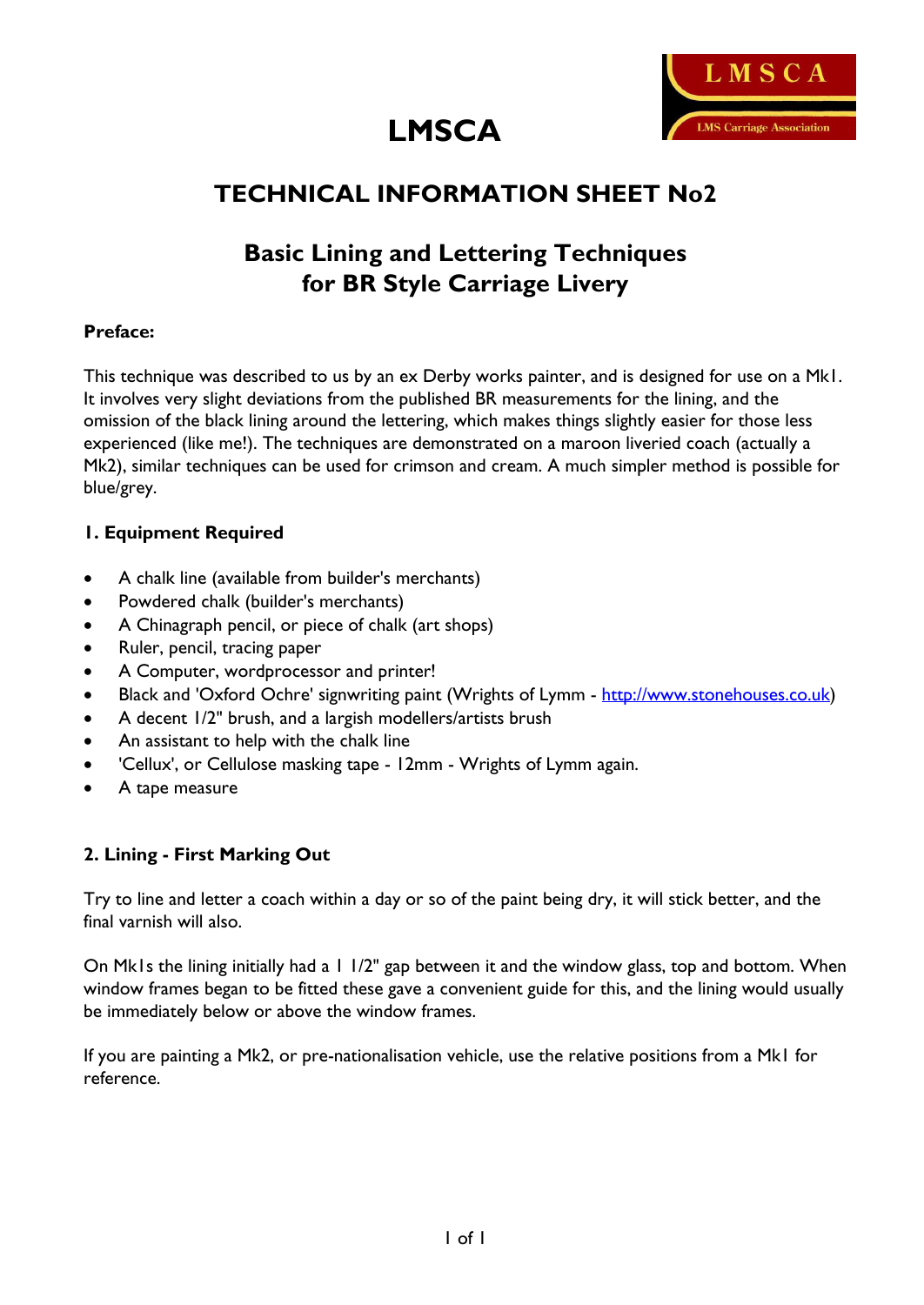We now need to consider line dimensions, an emotive subject! There was certainly some variation, but

- the top line was meant to be a 3/8" (9.5mm) ochre line above a 3/4" (19mm) black line,
- the bottom line a 3/8" ochre line, above a 3/4" black line, above a 3/8" ochre line.

In order to make the process significantly easier, we are going to make the ochre lines the same width as the Cellux tape; 12mm. This is a bit more than 3/8", therefore the black line is increased slightly to compensate and keep things in proportion.



Some of these lines now need to be applied to the coach side in chalk. For the lower lines we will need the top and bottom, the outer limits of the ochre. For the top lines we will just need the top of the ochre.

Make sure that all your windows line up as you are going to use them as a datum. Take some measurements, or stretch the chalk line down it - tight - and see if they line up. If they don't you are going to have to work out which are in the best place and leave a gap, or overlap the frames, for the other windows. Note that toilet windows are sometimes of a different type, with larger frames, and are often slightly misplaced. The gutters, or the bottom of the sills, may be straighter.

The top of the lower lines will therefore be around the bottom of the frames, and the bottom 44mm below it. The top of the upper lines will be 32mm above the top of the frames.

Firstly make some marks with the Chingraph pencil or chalk at the edges of the windows near the ends of each complete panel, to mark the ends of both lines. To strike the whole coach length at once would probably result in too much sag of the chalk line.

We then join these up with the chalk line. Stretch out the chalk line between marks, get it as tight as absolutely possible, then pull the line away from the coach and let go to 'ping it' to make a chalk line. If you are holding one end and your assistant another is should be enough to do this from one end. If some bits don't strike, fill these in with another ping. If you get two lines, dust one out, or try again. Its possible to extend to coach ends, say, by part bridging over an existing line and striking again.

Once you have these in place, stand back, and have a look at them. Try looking along them from the coach end, to make sure that they are straight. Have another go if you are not happy, or make some adjustments to the marks you started with.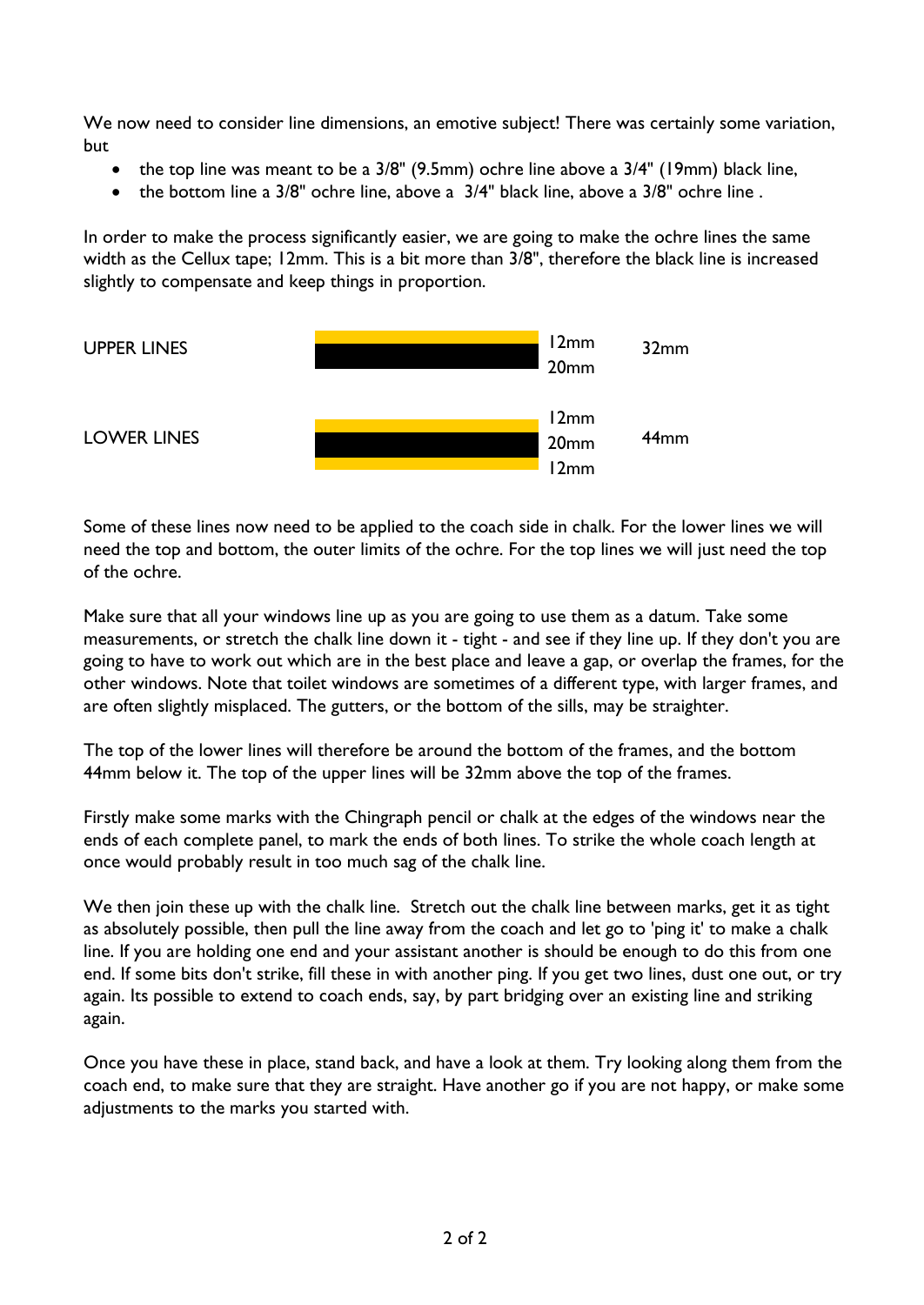## **2. Lining - Taping**



Using the Cellux tape, mask up to the outside of your lines, as demonstrated. At the top just mask up above your single line. Finish the line on the apex of the curve at the end of the coach, and mask the ends also. Rub out any air bubbles near the paint edges, else you will get paint creeping underneath. Dust off any chalk marks once the tape is in place. Note this is on a Mk2 coach, so the windows are a bit less deep!

## **3. Lining - Painting Ochre**

Fill in between the tapes. With the top line, just paint down from the upper tape at least 12mm, but dry brush out your lower edge, so it won't show through the black. Remove the tape as soon as you have finished. Try to pull it back almost flat on itself, this minimises the tendency to pull maroon paint off. If the tape is left on too long it will dry out and can be very difficult to remove, so don't mask up and then leave it for another day! If it gets wet it will tend to separate, and leave red gum behind when removed - don't worry, leave this until the paint has dried, then rub it off with a cloth.



#### **4. Lining - Masking for the Black**

Once the ochre is dry, mask up over the outer 12mm areas of the ochre on the lower line top and bottom, and the upper edge on the top line, ie where you want the ochre to remain. The outer edge of the tape should run along the outer edge of the ochre. Then mark out and chalk line the lower edge of the upper black line, 32mm below the top of the ochre, and tape it as before.

The remaining uncovered areas can then be painted black, and then the tape can be removed.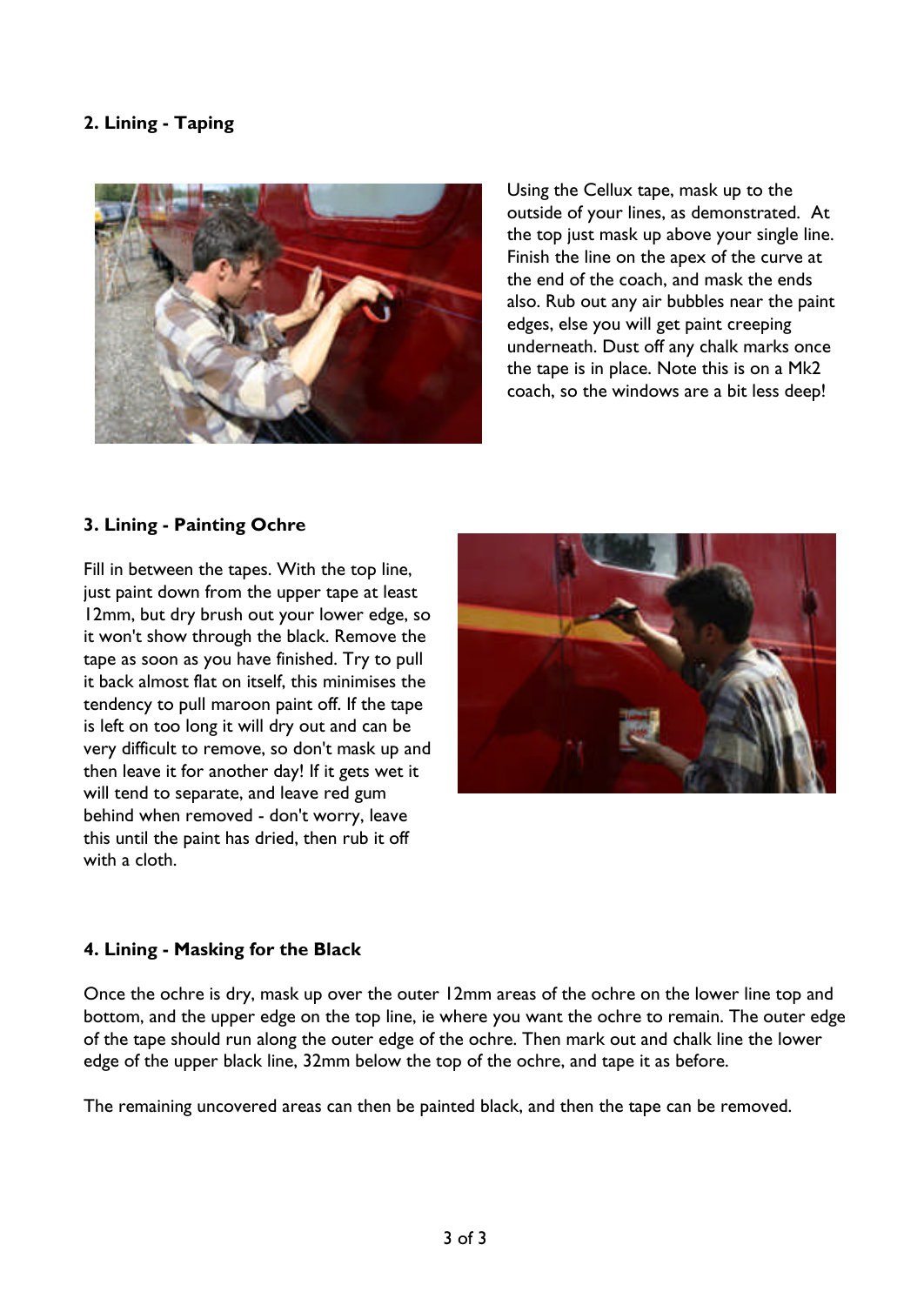# **5. Lettering - Making Tracings**

Lettering was 5" below the lower line, in theory. Use photos or the Parkin book for reference. Sizes varied, and the spacing also, with a bigger space between the letter and numbers.

| <b>USE</b>                             | <b>SIZE</b> | <b>LETTER/NUMBER &amp;</b><br><b>WORD SPACING</b> | <b>LETTER SPACING, &amp;</b><br><b>NUMBER SPACING</b> |
|----------------------------------------|-------------|---------------------------------------------------|-------------------------------------------------------|
| Doors, eg 'GUARD',<br>'KITCHEN'        | 2"          | 3/8"                                              | 5/8"                                                  |
| Number, eg M9404                       | 4"          | $2 \frac{3}{4}$ "                                 | 11/2"                                                 |
| Side, eg RESTAURANT   6"<br><b>CAR</b> |             | 41/8"                                             | 7/8"                                                  |

The Font used is Gill Sans, so the first requirement is to have this on your wordprocessor. Note that the BR '7' had a horizontal bottom to the tail, true Gill Sans has the tail of the 7 cut off at right angles. Print out your requirements to size, and make tracings of them. Note that printer settings can usually be set to 'draft' to save ink. It is helpful to indicate where the lining is on the tracing, remember 5" below. This will help to get the numbers horizontal on the coach side. Then dust chalk on the back of the tracing.



## **6. Lettering - Marking out on the Coach side**



Fix your tracing in position on the coach side using a bit of Cellux tape. Check it's in the right place and horizontal. Then using a pencil and ruler, go over the lines so as to transfer the chalk to the coach.